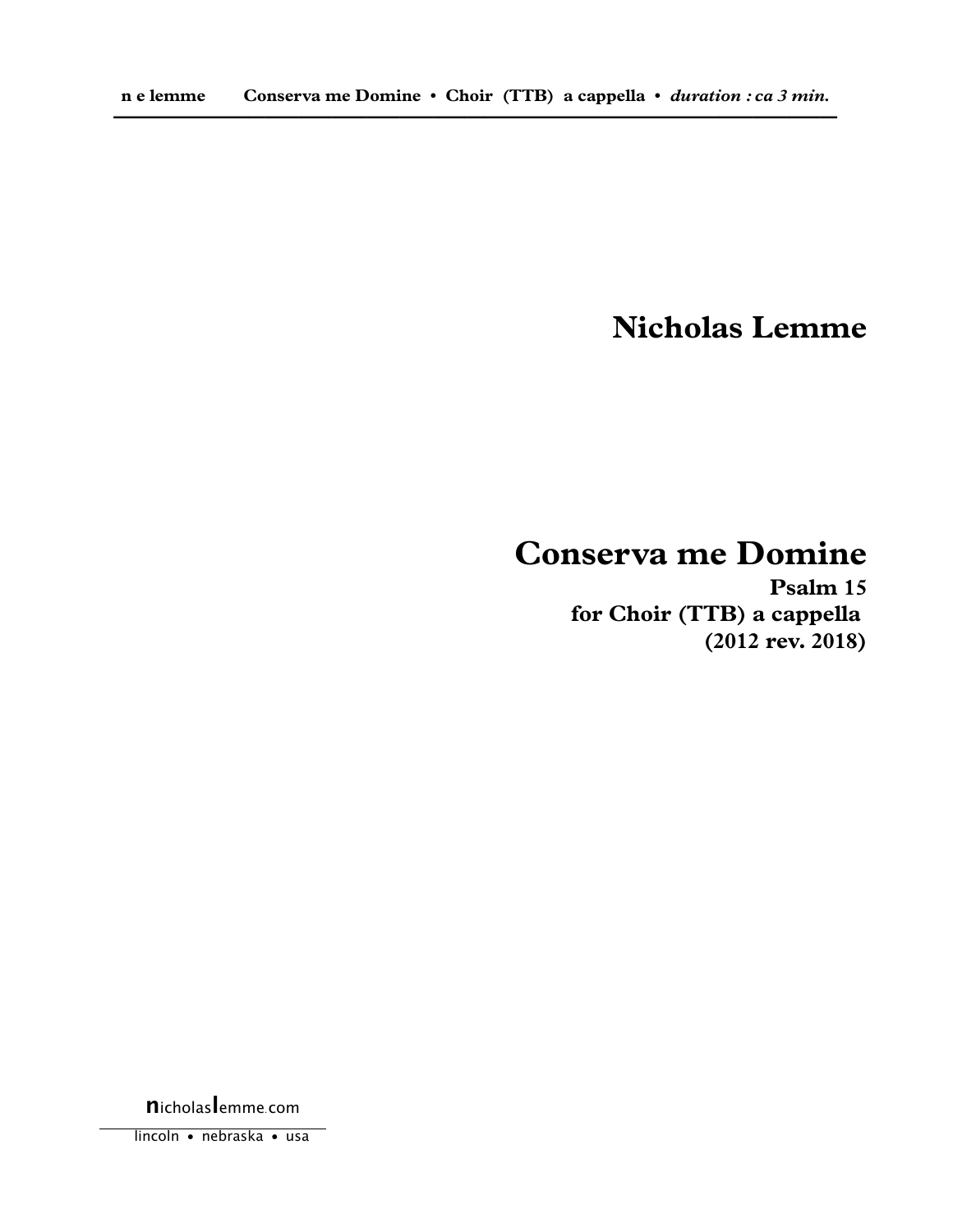## **Psalmi 15**

Tu es Dómine qui restítues haereditátem meam mihi.

Consérva me Dómine quóniam sperávi in te: díxi Domino: Deus meus es tu, quóniam bonórum meórum non eges.

Sanctis qui sunt in terra ejus,<br>mirificávit omnes voluntátes meas in eis.

Multiplicátae sunt infirmitátes eórum: póstea acceleravérunt.

Non congregábo conventícula eórum de sanguínibus: nec memor ero nóminum eórum per lábia mea.

Dóminus pars haereditátis meae, et cálicis mei: tu es qui restítues haereditátem meam mihi.

*Biblia SacraVulgata*

## **Psalm 15**

It is thou, O Lord, that wilt restore my inheritance to me.

Preserve me, O Lord, for I have put my trust in thee. I have said to the Lord, thou art my God, for thou hast no need of my goods.

To the saints, who are in his land, he hath made wonderful all my desires in them.

Their infirmities were multiplied: afterwards they made haste.

I will not gather together their meetings for blood offerings: nor will I be mindful of their names by my lips.

The Lord is the portion of my inheritance and of my cup: it is thou that wilt restore my inheritance to me.

*Douay-Rheims*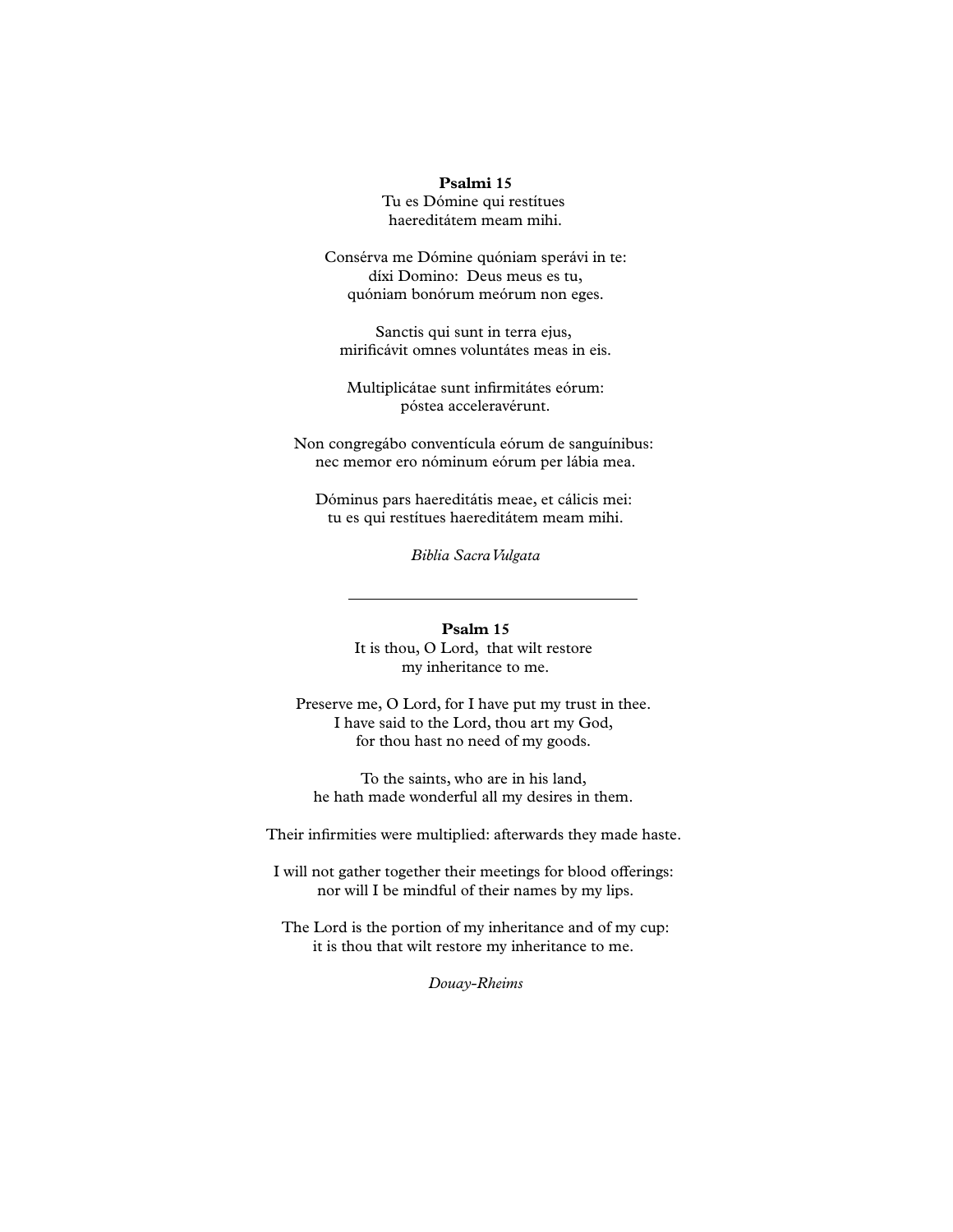

© Copyright 2018 by n e lemme ASCAP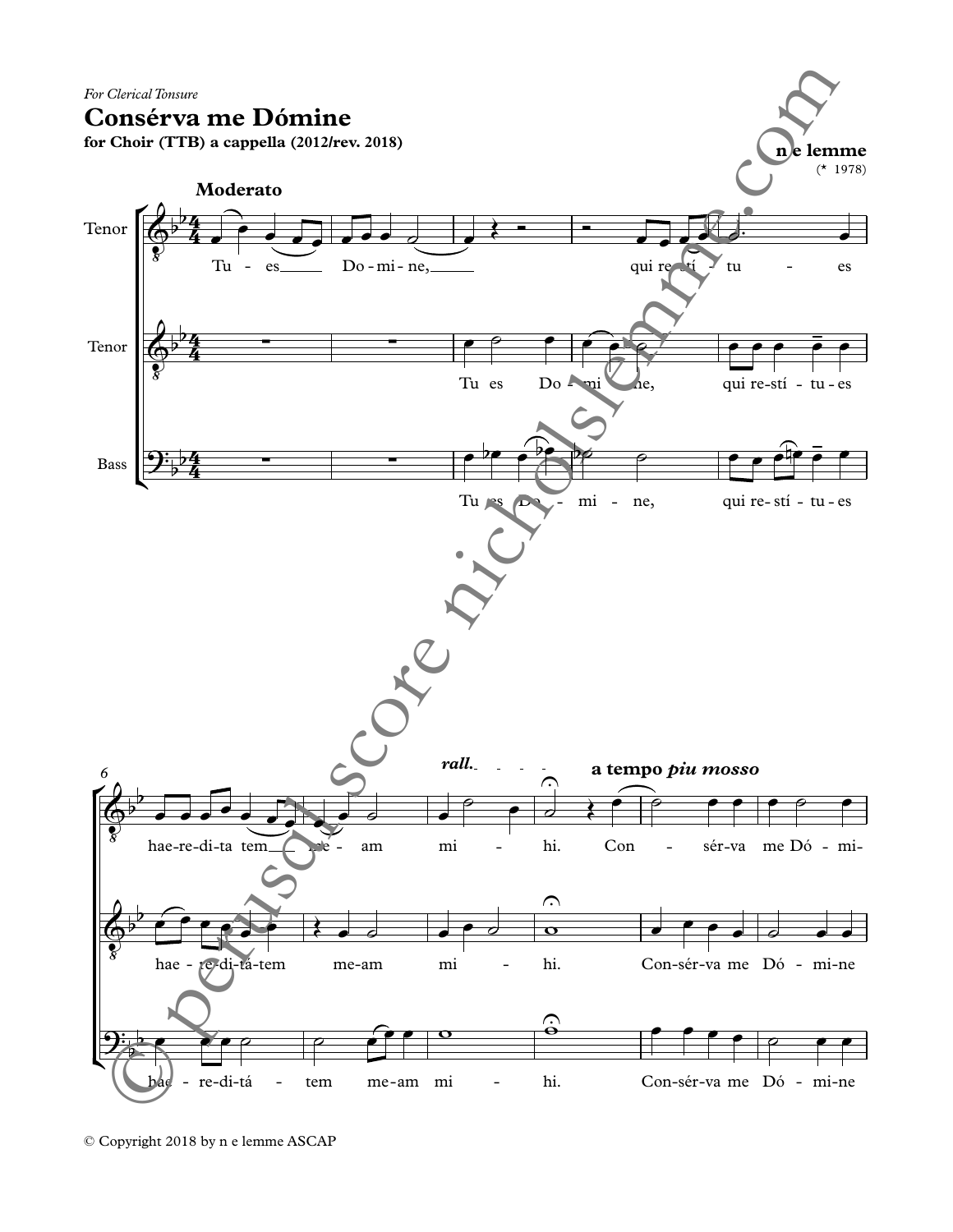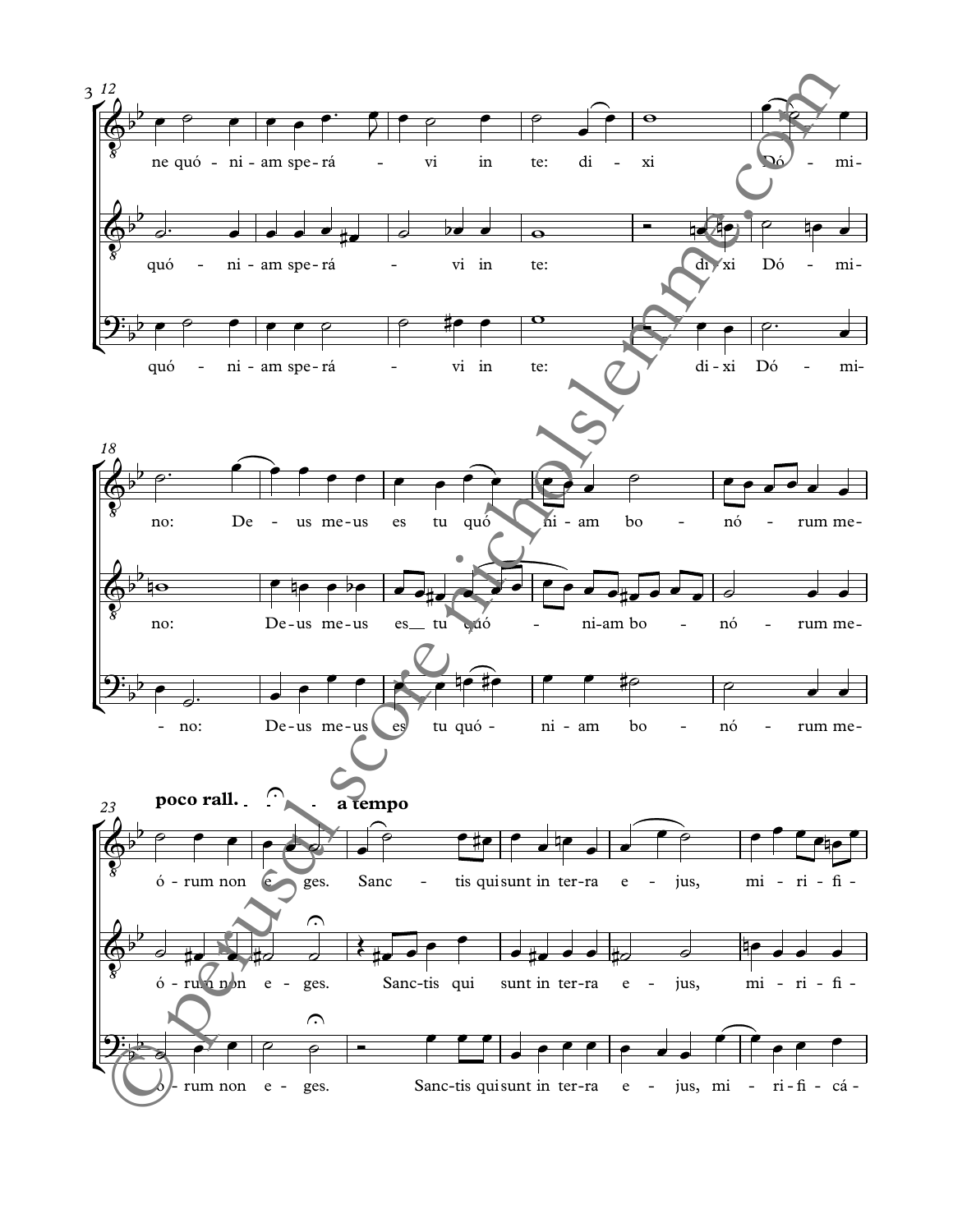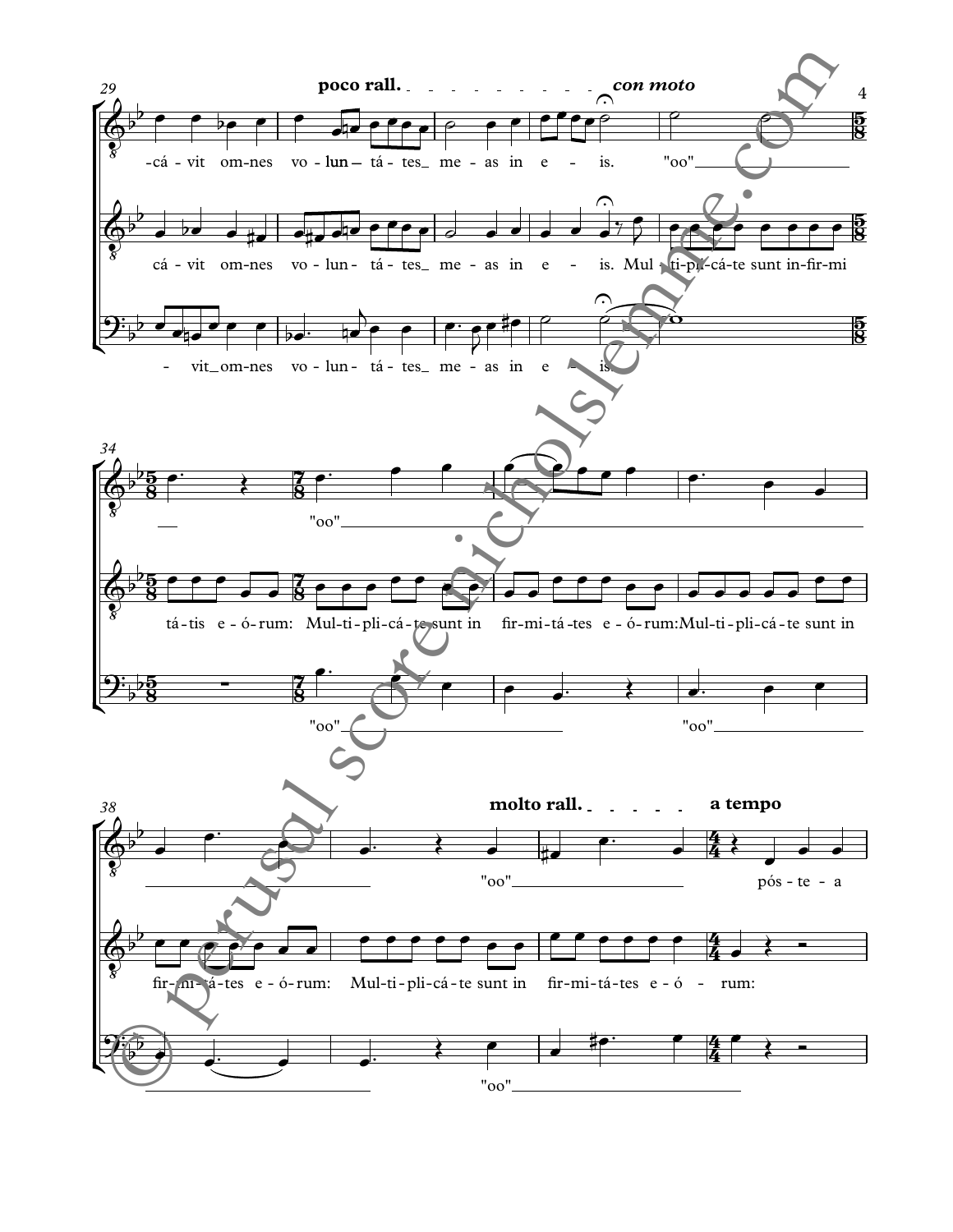